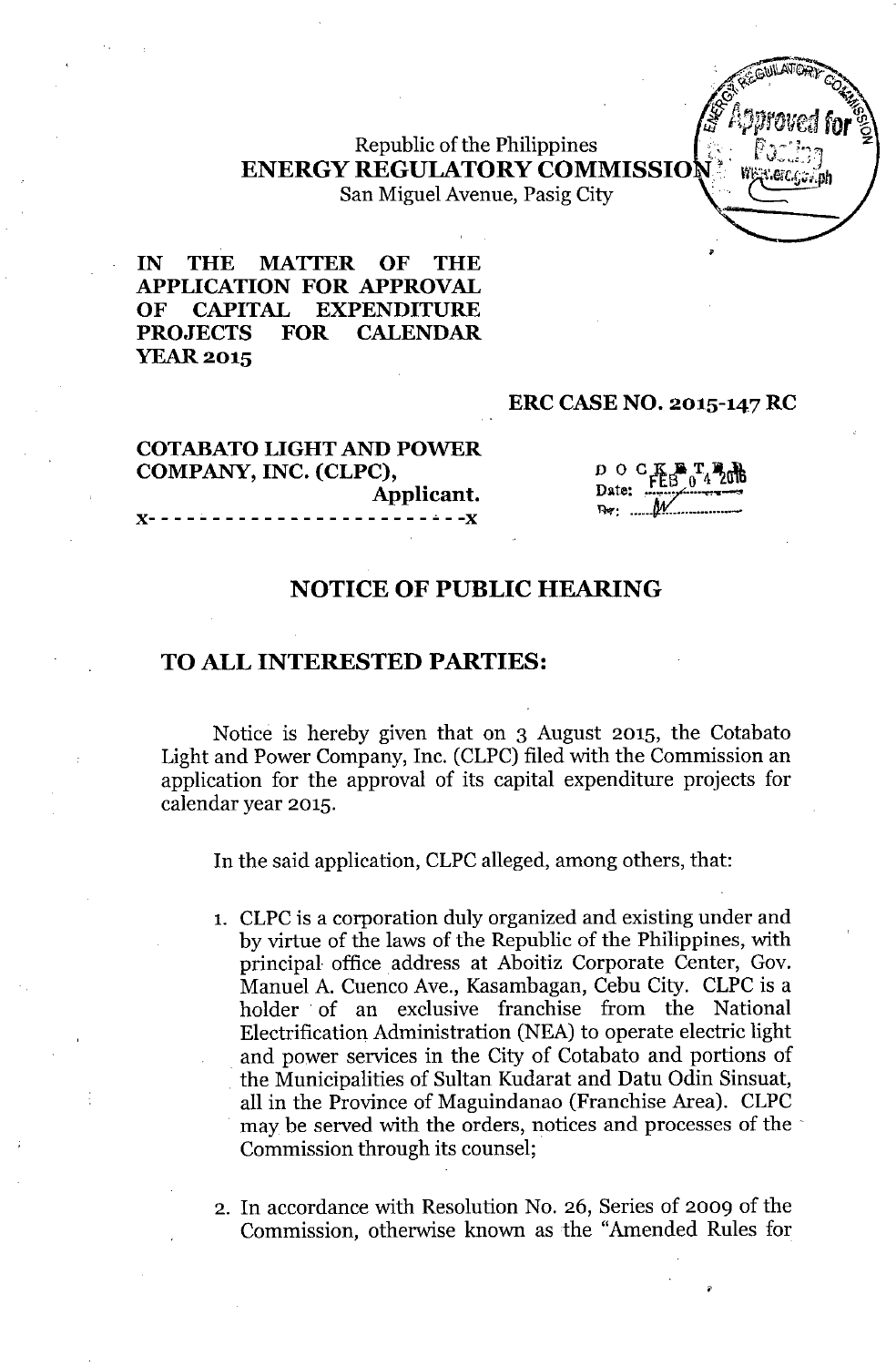# **ERCCASENO. 2015-147 RC Notice** of Public **Hearingj25 January 2016** Page 2 of 4

the Approval of Regulated Entities' Capital Expenditure Projects", CLPC hereby applies for the authority of the Commission to implement the construction, ownership and operation of the following Capital Expenditure Projects which will be implemented for Calendar Year 2015, summarized and enumerated as follows:

| <b>Project Name</b>                | <b>Project Cost (PhP)</b> |
|------------------------------------|---------------------------|
| Rehabilitation of Substation       | 1,600,000                 |
| <b>Distribution Lines</b>          | 25,094,273                |
| kWHr Meters                        | 10,837,380                |
| Telecommunication                  | 250,000                   |
| <b>Tools and Work Equipment</b>    | 850,000                   |
| Transportation                     | 1,120,000                 |
| Buildings and Improvements, Office |                           |
| Equipment,                         |                           |
| Furniture and Fixtures, and Misc.  |                           |
| Equipment                          | 1,000,000                 |
| Power Plant                        | 7,608,780                 |
| Computer Equipment (Software and   |                           |
| Hardware)                          | 5,747,271                 |
| <b>TOTAL</b>                       | 54,107,704                |

- 3. The justifications for CLPC's CAPEX for Calendar Year 2015 are discussed in detail in Annex "A", including sub-annexes, in support of CLPC's application and containing the following:
	- a. Major Project Description and Justification;
	- b. Project Cost Estimates;
	- c. Technical Analysis;
	- d. Economic Analysis;
	- e. Project Schedule; and
	- f. CLPC Distribution Development Plan;
- 4. The total cost of the proposed CAPEX for Calendar Year 2015 is estimated at **PhP54,107,704.00** to be funded from long term loans to be secured by CLPC;
- 5. The construction, ownership and operation of the above CAPEX for Calendar Year 2015 has been approved by the Board of Directors of CLPC as evidenced by the Secretary's Certificate attached to the application as Annex "B" thereof;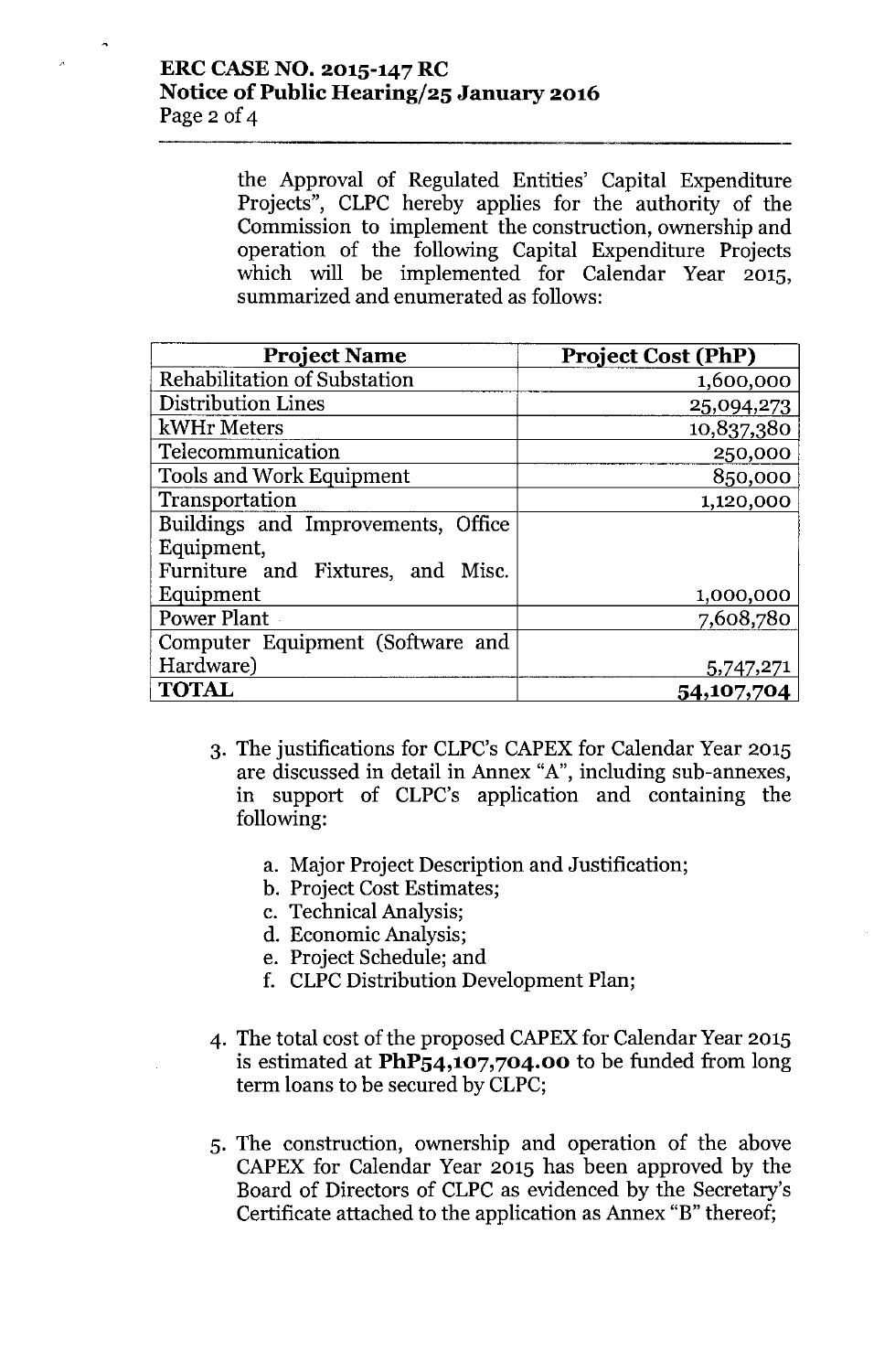# ERCCASENO. 2015-147RC Notice of Public Hearing/25 January 2016 Page 3 of 4

 $\hat{\rho}$ 

- 6. The foregoing CAPEX for Calendar Year 2015 are indispensable for the systematic and economic expansion and rehabilitation of CLPC's distribution facilities and ensuring compliance with safety, performance and regulatory requirements. It will ultimately benefit customers in terms of continuous, reliable and efficient power supply; and
- 7. It prays that the Commission:
	- 1. Approve the Capital Expenditure Projects for Calendar Year 2015 listed in paragraph 2 of CLPC's Application; and
	- 2. Grant CLPC the authority to implement, construct, own and operate said Capital Expenditure Projects.

The Commission has set the application for jurisdictional hearing, expository presentation, pre-trial conference and evidentiary hearing on March 8, 2016 (Tuesday) at nine o'clock in the morning (9:00 A.M.) at the ERC Mindanao Field Office, Mezzanine Floor, Mintrade Building, Monteverde corner Sales Streets, Davao City

All persons who have an interest in the subject matter of the proceeding may become a party by filing, at least five (5) days prior to the initial hearing and subject to the requirements in the ERC's Rules of Practice and Procedure, a verified petition with the Commission giving the docket number and title of the proceeding and stating: (1) the petitioner's name and address; (2) the nature of petitioner's interest in the subject matter of the proceeding, and the way and manner in which such interest is affected by the issues involved in the proceeding; and (3) a statement of the relief desired.

All other persons who may want their views known to the Commission with respect to the subject matter of the proceeding may file their opposition to the application or comment thereon at any stage of the proceeding before the applicant concludes the presentation of its evidence. No particular form of opposition or comment is required, but the document, letter or writing should contain the name and address of such person and a concise statement of the opposition or comment and the grounds relied upon.